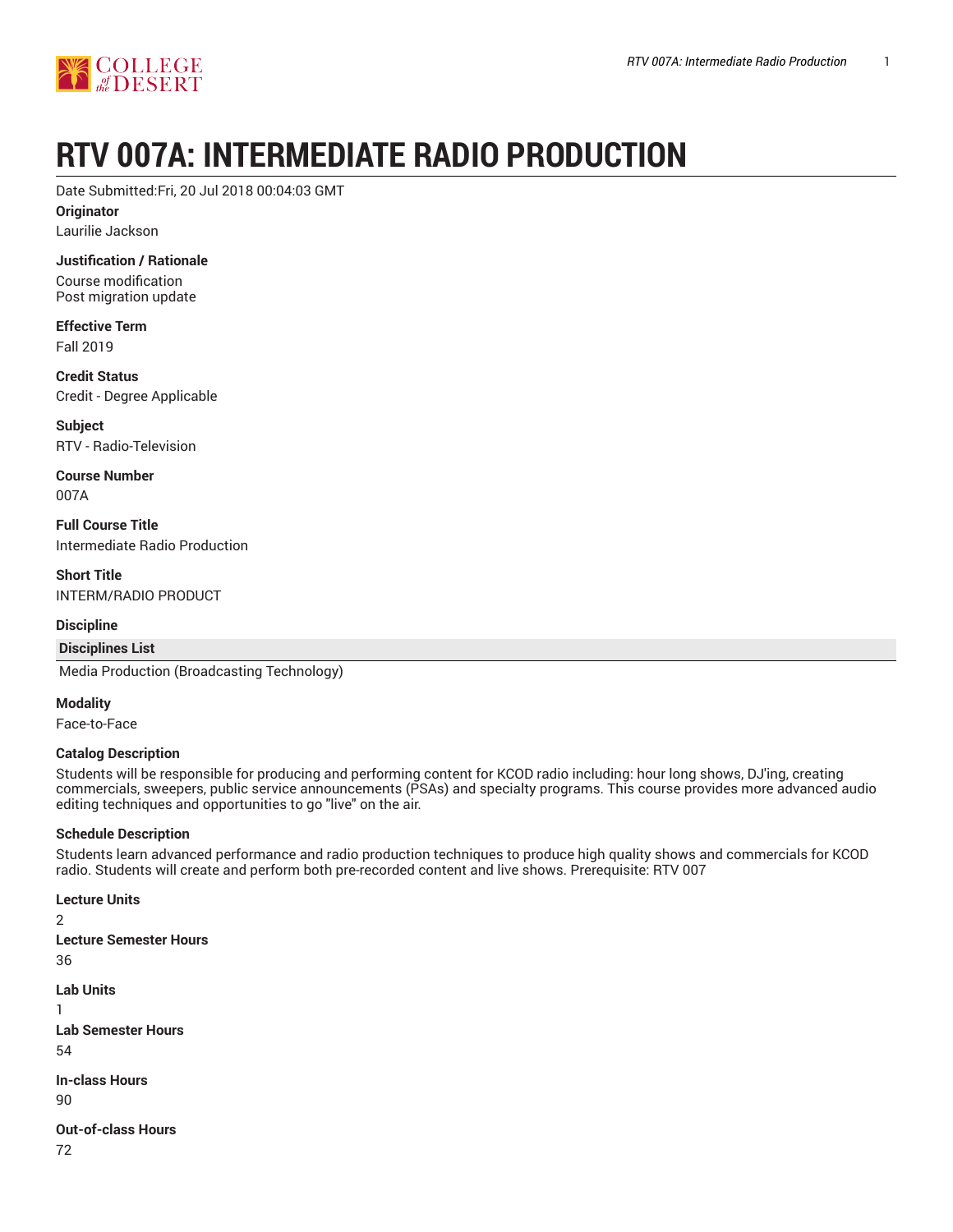

## **Total Course Units**

3 **Total Semester Hours**

162 **Prerequisite Course(s)**

RTV 007

# **Required Text and Other Instructional Materials**

**Resource Type** Book

**Author** Geller, Valerie

**Title** Beyond Powerful Radio

**City** New York

**Publisher**

Focal Press

**Year** 2012

**College Level** Yes

**ISBN #**

9780240522241

**Class Size Maximum**

20

**Entrance Skills**

Read, comprehend and apply content from RTV-007.

# **Prerequisite Course Objectives**

RTV 007-Write in clear, concise English in the production of radio copy.

RTV 007-Operate basic radio equipment for live and pre-recorded broadcasts.

RTV 007-Describe radio programming practices and the production needs of a radio station.

RTV 007-Produce and perform music, news, interviews, commercials and talk radio programs effectively to a diverse audience.

RTV 007-Demonstrate an achievement of professional skills in radio production.

# **Course Content**

- 1. Advanced Principles of Radio Programming
- 2. Structuring Your Station and Creating Identity/Branding
- 3. Understanding the Competition and Ratings
- 4. The On-Air Staff and How to Communicate Effectively On-Air.
- 5. Music as a Programming Weapon
- 6. News As a Programming Weapon
- 7. Commericals, PSA's and Sweepers that Sell
- 8. Promoting your Station
- 9. Working with Station Management and Directors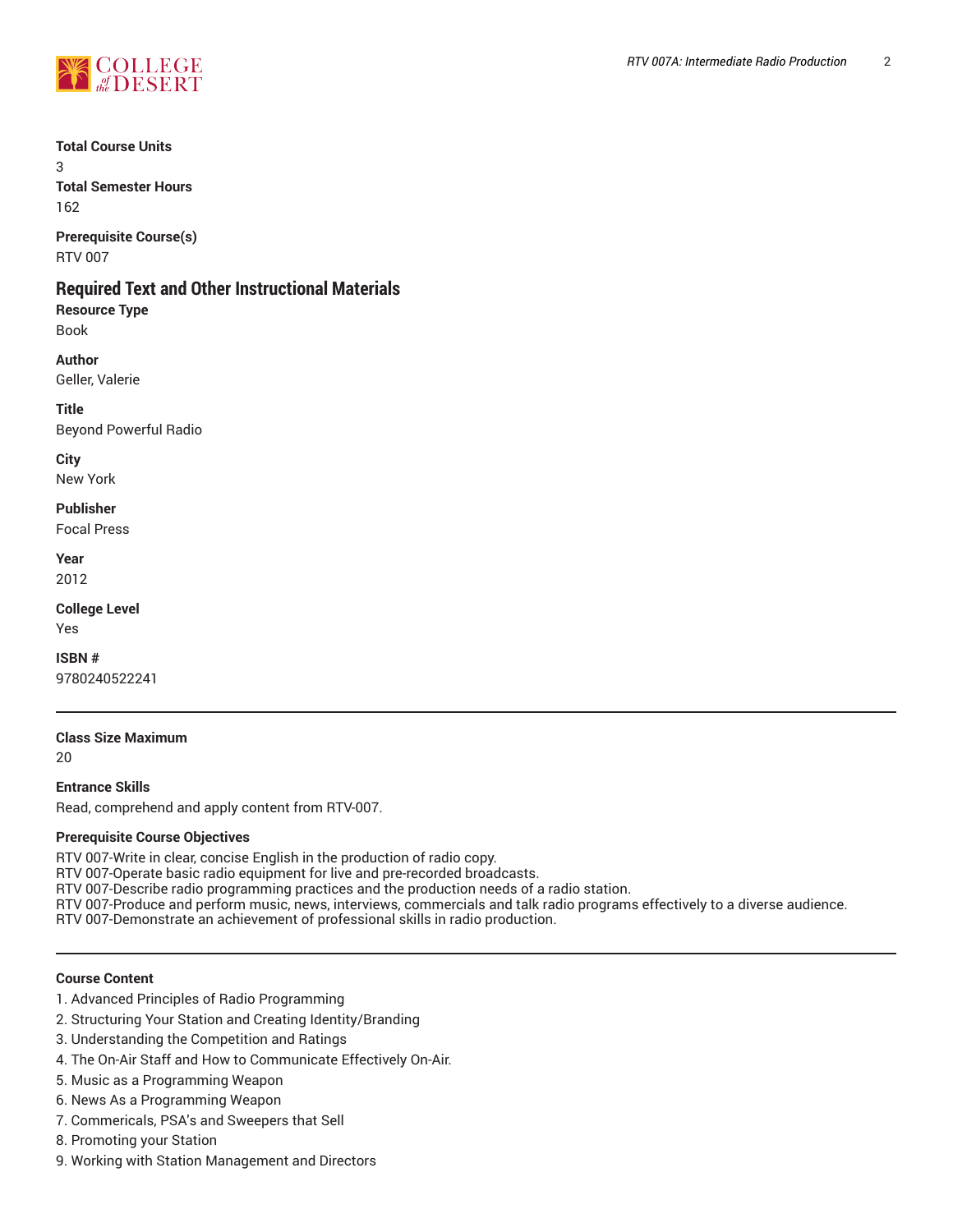

#### 10. Sales and Radio

11. FCC Rules and Regulations

#### **Lab Content**

Students will get hands-on experience during lab time doing the following: Operate studio equipment, produce and perform prerecorded and live radio shows, interviews, commercials, psa's, sweepers, DJ, attend staff meetings. Students will take on more advanced responsibilities and be expected to produce weekly content in the daily operations of campus radio station, KCOD.

#### **Course Objectives**

|             | <b>Objectives</b>                                                      |
|-------------|------------------------------------------------------------------------|
| Objective 1 | Define and create relevant radio programming.                          |
| Objective 2 | Create various types of ongoing radio content for KCOD.                |
| Objective 3 | Critique, edit and improve the work of others.                         |
| Objective 4 | Train others to be able to assume their responsibilities.              |
| Objective 5 | Assess ethical issues affecting media.                                 |
| Objective 6 | Practice FCC (Federal Communication Commission) rules and regulations. |

## **Student Learning Outcomes**

|           | Upon satisfactory completion of this course, students will be able to:                                                                                               |  |
|-----------|----------------------------------------------------------------------------------------------------------------------------------------------------------------------|--|
| Outcome 1 | Develop more advanced audio production and on-air performance skills.                                                                                                |  |
| Outcome 2 | Produce and edit quality commericals and public service announcements (PSAs), sweepers, music programs, talk<br>programs and/or interview shows to air on KCOD.      |  |
| Outcome 3 | Build a demo of completed projects for student media that demonstrates a variety of techniques used in creating<br>radio content that are more advanced than RTV007. |  |
| Outcome 4 | Evaluate the radio station with regard to production and performance quality.                                                                                        |  |
| Outcome 5 | Practice FCC (Federal Communication Commission) Rules and Regulations.                                                                                               |  |

#### **Methods of Instruction**

| <b>Method</b>                                    | Please provide a description or examples of how each instructional<br>method will be used in this course. |                           |  |
|--------------------------------------------------|-----------------------------------------------------------------------------------------------------------|---------------------------|--|
| Discussion                                       |                                                                                                           |                           |  |
| Demonstration, Repetition/Practice               |                                                                                                           |                           |  |
| Collaborative/Team                               |                                                                                                           |                           |  |
| Participation                                    |                                                                                                           |                           |  |
| Observation                                      |                                                                                                           |                           |  |
| Lecture                                          |                                                                                                           |                           |  |
| Laboratory                                       |                                                                                                           |                           |  |
| Experiential                                     |                                                                                                           |                           |  |
| <b>Methods of Evaluation</b>                     |                                                                                                           |                           |  |
| <b>Method</b>                                    | Please provide a description or examples of how<br>each evaluation method will be used in this course.    | <b>Type of Assignment</b> |  |
| Guided/unguided journals                         |                                                                                                           |                           |  |
| Student participation/contribution               |                                                                                                           |                           |  |
| Mid-term and final evaluations                   |                                                                                                           |                           |  |
| Product/project development evaluation           |                                                                                                           |                           |  |
| Presentations/student demonstration observations |                                                                                                           |                           |  |
| Critiques                                        |                                                                                                           |                           |  |
| Laboratory projects                              |                                                                                                           |                           |  |
| Portfolios                                       |                                                                                                           |                           |  |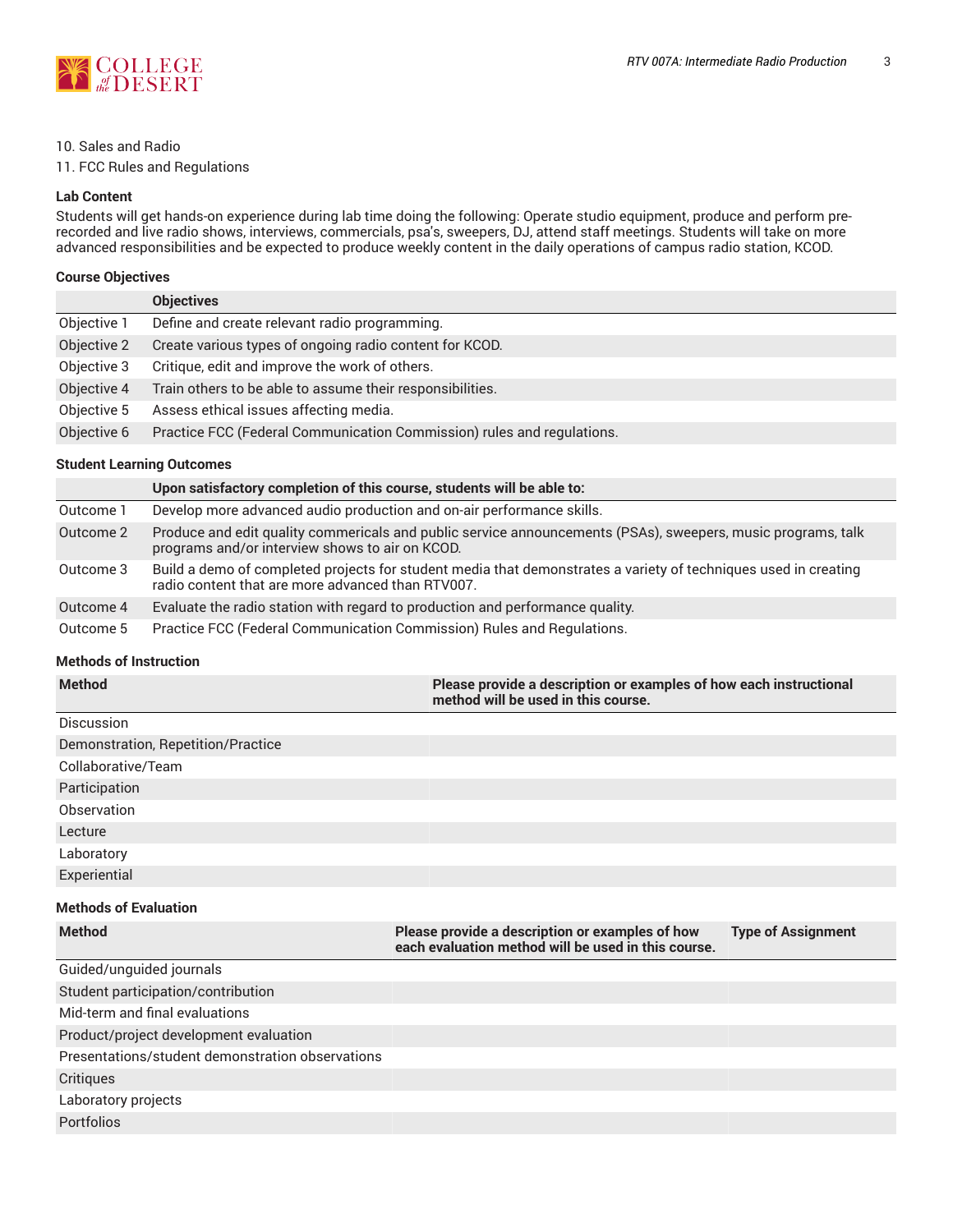



#### **Assignments**

#### **Other In-class Assignments**

Create weekly content for KCOD. Can be in the form of a music/interview show, commercial, sweepers, newsbriefs, sports updates etc.

Create a demo tape of produced content for KCOD

#### **Other Out-of-class Assignments**

Keep a journal of duties performed at KCOD Radio. Attend and assist with KCOD on-campus meetings and events.

**Grade Methods** Letter Grade Only

# **Comparable Transfer Course Information**

**University System CSU Campus** CSU Fullerton

**Course Number** CTVA 210 **Course Title** Audio Production

**Catalog Year** 2016-2017

# **MIS Course Data**

**CIP Code** 09.0701 - Radio and Television.

**TOP Code** 060400 - Radio and Television

**SAM Code** C - Clearly Occupational

**Basic Skills Status** Not Basic Skills

**Prior College Level** Not applicable

**Cooperative Work Experience** Not a Coop Course

**Course Classification Status** Credit Course

**Approved Special Class** Not special class

**Noncredit Category** Not Applicable, Credit Course

**Program Status** Stand-alone